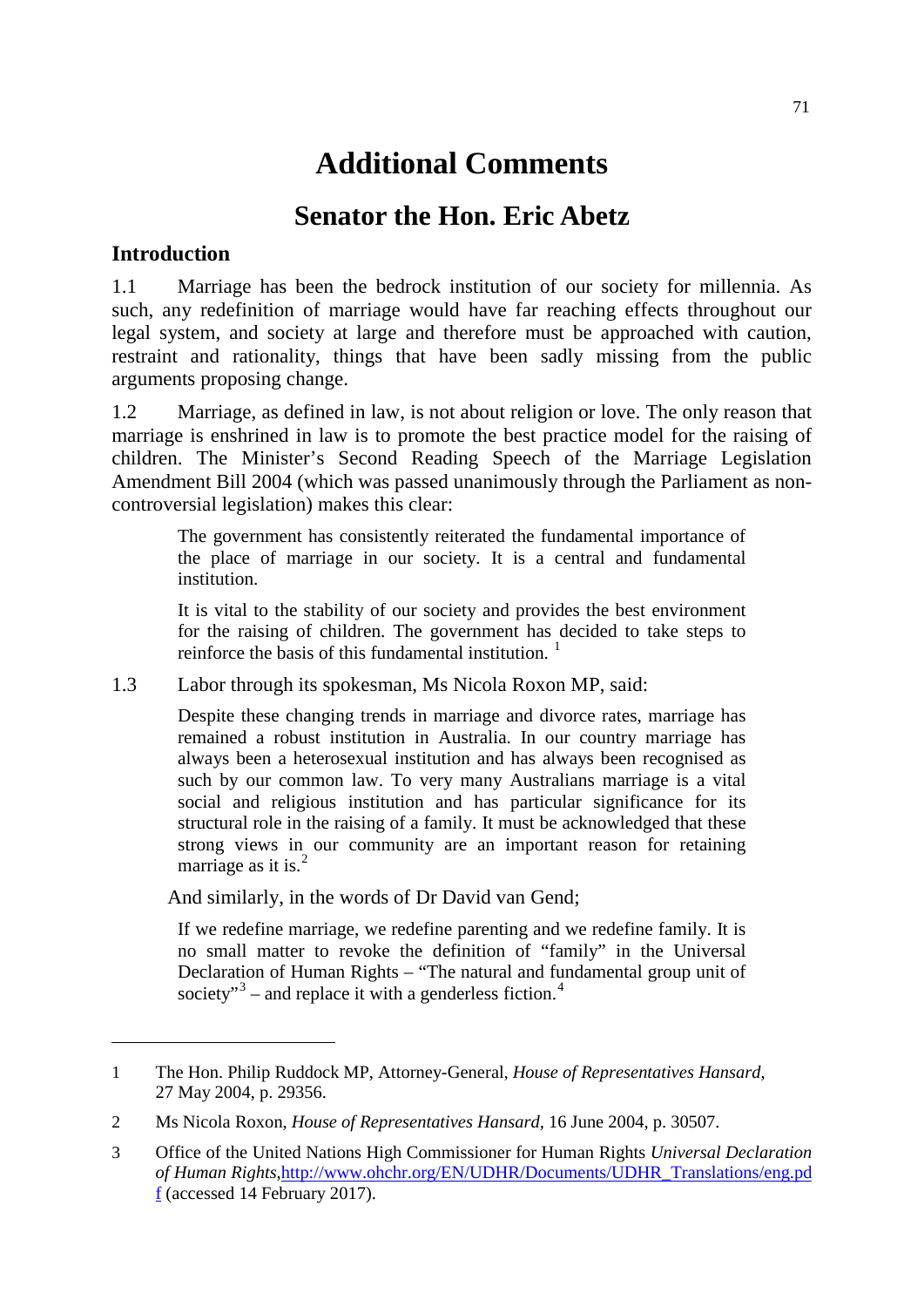1.4 The concept of Marriage, as being between a man and a woman, for the purpose of founding a family is recognized across human history. It spans multiple cultures, including those which have had no contact with each other. This understanding of marriage has been acknowledged by the Aboriginal community. In 2015 a bark petition was delivered in Canberra, with 46 signatures from Aboriginal representatives from all over Australia pleading for the Government to "reject any attempt to redefine the institution of marriage, and in doing so, Honour the sanctity of both the tradition of marriage and the spiritual implication of this sacred union."<sup>[5](#page-1-0)</sup>

1.5 The Australian Law Reform Commission further reinforces the central role that marriage plays in the socialisation of indigenous children when it notes;

Marriage was a central feature of traditional Aboriginal societies. The need to maintain populations and thereby to ensure that there was always someone to attend sites and keep up traditions was matched by the desire to ensure that children were produced according to the right family groups and the correct affiliations. For these purposes freedom of marriage was restricted by the prohibitions against the marriage of certain close relatives and by the rule of exogamy, that is, marrying outside one's group. An important factor in determining the parties to a marriage was the balancing of kinship obligations, including reciprocal obligations between individuals, families or larger groups.<sup>[6](#page-1-1)</sup>

## **Rights of the Child**

-

1.6 It is universally accepted that the best environment for a child to be raised is with their biological parents living under one roof in a marriage relationship. The institution of marriage, at law, enshrines this in order to promote the best practice model for raising children.<sup>[7](#page-1-2)</sup>

1.7 While there are of course examples where that ideal is not and cannot be achieved, it is nonetheless important that the best practice model is the one promoted by society.

1.8 In all the submissions proposing that the amendments redefining marriage as from being between "a man and a woman" to "two people", not once is there mention of the effects such a change could have on the children of same-sex couples.

1.9 Effects on children such as Katy Faust who has said;

I'm so happy that my parents got divorced so I could get to know all you wonderful women". I quaffed the praise and savoured the accolades. The

<sup>4</sup> David van Gend, *Stealing From a Child,* Connor Court Publishing, Brisbane, 2016, p. 9.

<span id="page-1-0"></span><sup>5</sup> Uluru Bark Petition, *Uluru Bark Petition,* <http://ulurubarkpetition.com/> (accessed 14 February 2017).

<span id="page-1-1"></span><sup>6</sup> Recognition of Aboriginal Customary Laws (Australian Law Reform Commission Report 31), *Aboriginal Marriages and Family Structures,*12 June 1986, p. 134, [http://www.alrc.gov.au/publ](http://www.alrc.gov.au/publications/12.%20Aboriginal%20Marriages%20and%20Family%20Structures/marriage-traditional-aboriginal-societie) [ications/12.%20Aboriginal%20Marriages%20and%20Family%20Structures/marriage](http://www.alrc.gov.au/publications/12.%20Aboriginal%20Marriages%20and%20Family%20Structures/marriage-traditional-aboriginal-societie)[traditional-aboriginal-societie](http://www.alrc.gov.au/publications/12.%20Aboriginal%20Marriages%20and%20Family%20Structures/marriage-traditional-aboriginal-societie) (accessed 14 February 2017).

<span id="page-1-2"></span><sup>7</sup> Australian Marriage Forum, *Submission 73.*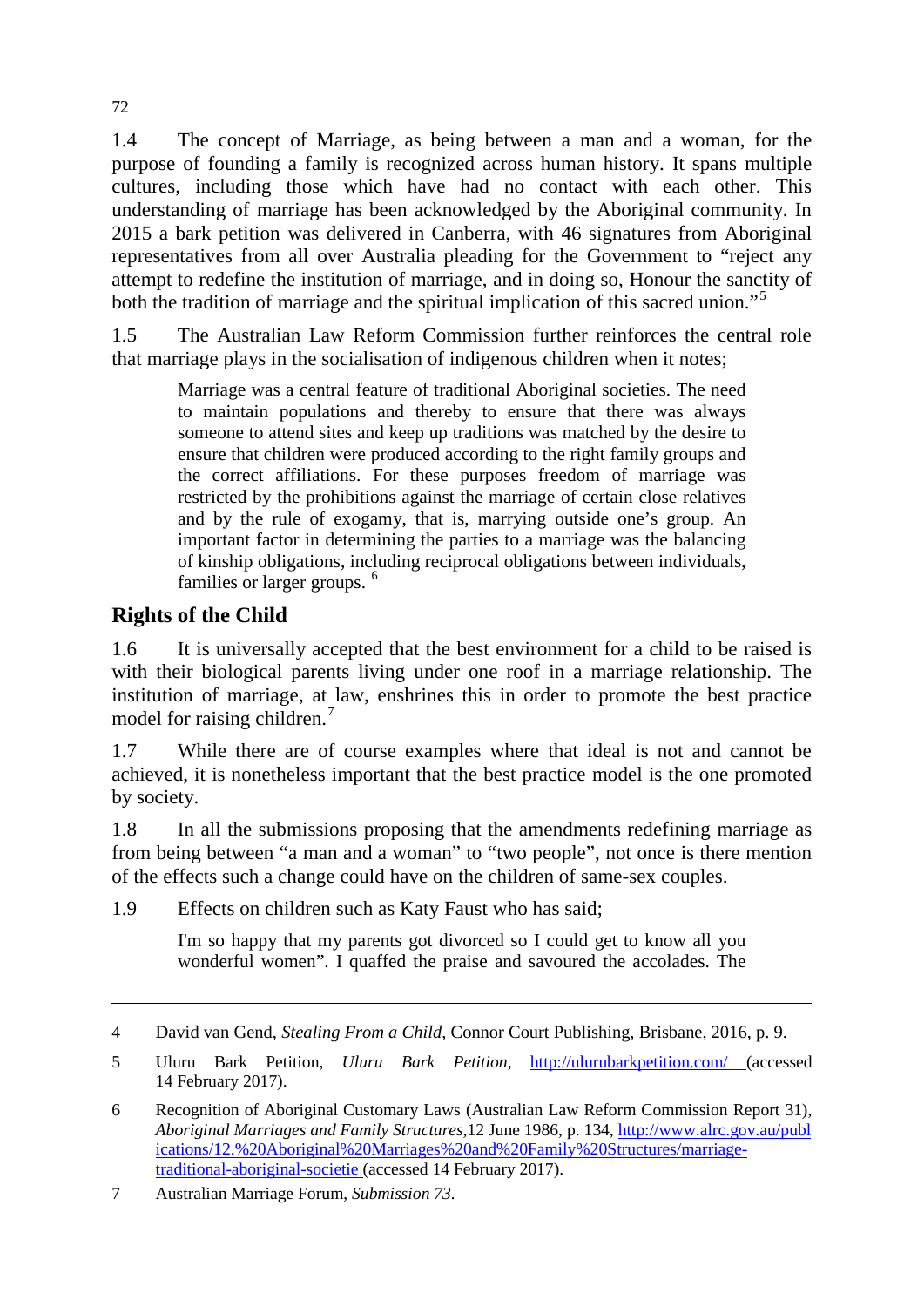women in my mother's circle swooned at my maturity, my worldliness. I said it over and over, and with every refrain my performance improved. It was what all the adults in my life wanted to hear. I could have been the public service announcement for gay parenting. I cringe when I think of it now, because it was a lie. My parents' divorce has been the most traumatic event in my thirty-eight years of life. While I did love my mother's partner and friends, I would have traded every one of them to have my mom and dad loving me under the same roof. This should come as no surprise to anyone who is willing to remove the politically correct lens that we all seem to have over our eyes. Kids want their mother and father to love them, and to love each other.<sup>[8](#page-2-0)</sup>

#### 1.10 Or Millie Fontana-Fox who told a forum in Parliament House:

The truth is that growing up with two mothers forced me to be confused about who I was and where I fit in the scheme of the world. And it became increasingly obvious as soon as I hit school. You would see every other child embracing who they are on mother's and father's day… and there I was sitting back wondering what is wrong with me, and why I don't have that connection with my father? Was he such a bad person that that could not be facilitated for me? When I was age 11 I was finally able to meet my father, and it was one of the happiest days of my life. I felt stable and at peace for what was probably the first time in my childhood. I saw my future, I saw my heritage, I saw my other family. And that was something that I am so grateful to have been given at such a critical time in my development. And I cannot believe that LGBT is trying to push an agenda that says that my feelings were not important. Somebody's relationship should always be respected, whether it is homosexual or heterosexual; but when it comes to marriage and how closely intertwined marriage is with child reproduction **we cannot say yes to homosexual marriage without invalidating a child's right to both genders**. [9](#page-2-1) (Emphasis Added)

1.11 These anecdotal examples of the experiences by children living under samesex households, support the multiple, peer-reviewed studies that demonstrate, empirically, the negative outcomes for children that grow up in same-sex households as compared to households where children are raised by their biological parents. One such study was published in the British Journal of Education, Science and Behavioural Science:

Almost all scholarly and policy consideration of same-sex marriage has assumed that marriage between partners of the same sex would result in improved outcomes for children, just as marriage generally does for children with opposite-sex parents. This presumption is so widespread and so strong that the prospect of improved child well-being has been cited as one of the primary justifications for regularizing same-sex marriage.

<span id="page-2-0"></span><sup>8</sup> Kate Faust, *Dear Justice Kennedy: An Open Letter from the Child of a Loving Gay Parent,*  <http://www.thepublicdiscourse.com/2015/02/14370/> (accessed 14 February 2017).

<span id="page-2-1"></span><sup>9</sup> Millie Fontana-Fox, *Child of Gays Millie Fontana speaks at Parliament House, Canberra,*  <https://www.youtube.com/watch?v=7g4vphO1SkE> (accessed 14 February 2017).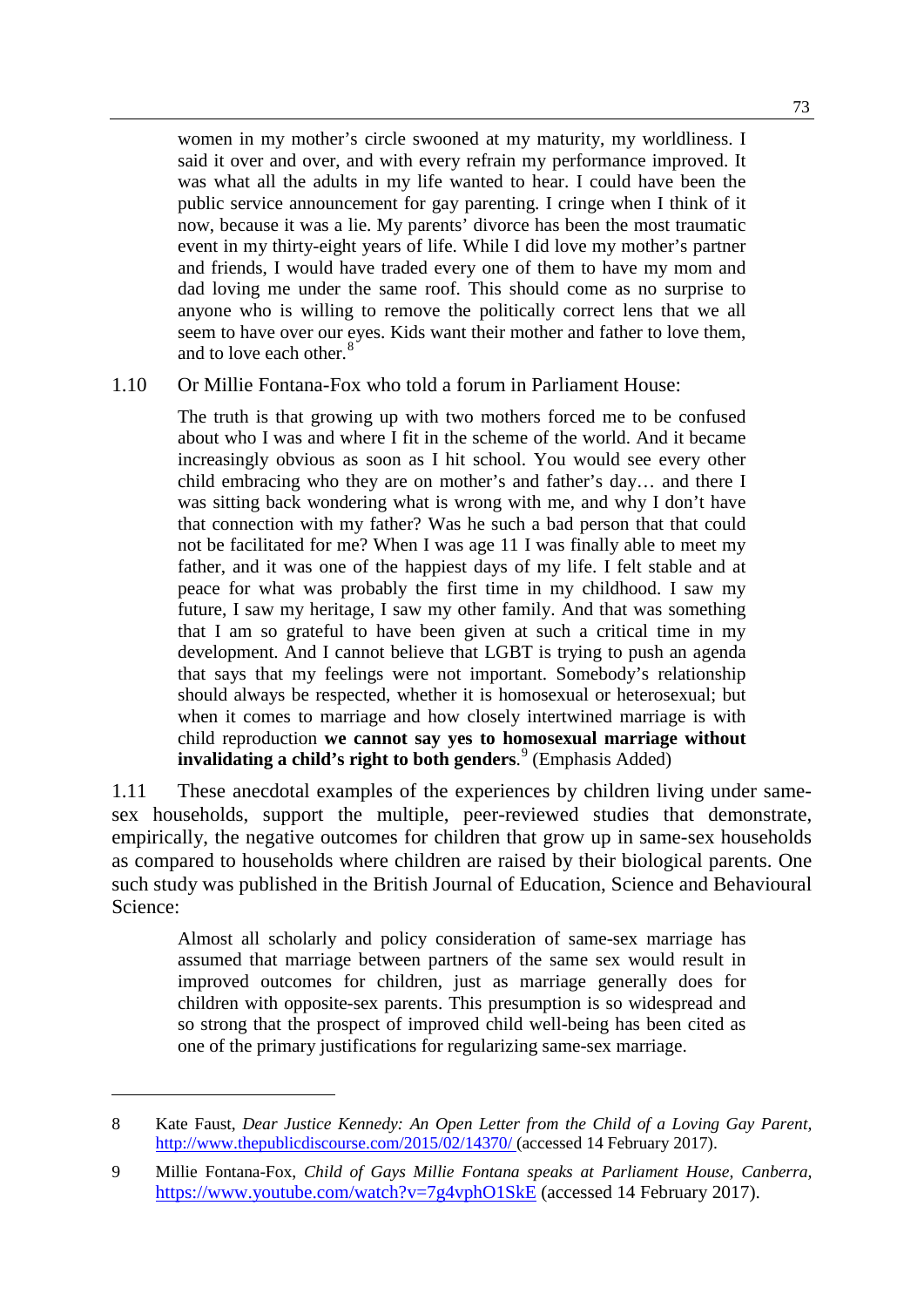The evidence presented in Table 4 calls that presumption sharply into question. On every measure, well-being for children with same-sex parents is lower if those parents are married than if they are not. Figs. 1-6 illustrate the effect, showing findings from Table 4. Residing with married rather than unmarried parents of the same sex is associated with substantially increased depressive symptoms, anxiety and daily distress, and lower educational achievement and school connectedness. The extremely high lack of positive affect-lack of hopefulness, happiness, a positive affirmation of life- among children with married, same-sex parents, but low lack of positive effect among children with unmarried same-sex parents, is particularly notable.<sup>[10](#page-3-0)</sup>

1.12 In circumstances where there is clear evidence pointing to the continued view that the best environment to raise children is with their biological parents under the same roof, we owe it to our children not to change the law.

#### **International Law**

1.13 Whilst flawed submissions such as those from Castan Centre for Human Rights  $Law<sup>11</sup>$  $Law<sup>11</sup>$  $Law<sup>11</sup>$  wrongfully assert that the Australian Government is obligated to redefine marriage according to Article 26 of the International Covenant on Civil and Political Rights $(ICCPR)^{12}$  $(ICCPR)^{12}$  $(ICCPR)^{12}$ , they wilfully overlook the very precise and deliberate wording in Article 23(2) of that Covenant, which reads;

2. The right of **men and women** of marriageable age to marry and to found a family shall be recognized.

1.14 Not only is the language in this article unique in that it is the only one in the covenant to use gender specific terms, it does so deliberately, with the General Comments No. 18 stating in regards to Article 23;

Finally, the Committee observes that not every differentiation of treatment will constitute discrimination, if the criteria for such differentiation are reasonable and objective and if the aim is to achieve a purpose which is legitimate under the Covenant.<sup>[13](#page-3-3)</sup>

<span id="page-3-0"></span><sup>10</sup> Paul Sullins, 'The Unexpected Harm of Same-Sex Marriage: A Critical Appraisal, Replication and Re-analysis of Wainright and Patterson's Studies of Adolescents with Same-sex Parents'*,British Journal of Education, Society & Behavioural Science*, vol.11, no. 2, 2015, pp. 1-22,<http://www.sciencedomain.org/download/MTA0NDNAQHBm.pdf> (accessed 14 February 2017).

<span id="page-3-1"></span><sup>11</sup> Castan Centre for Human Rights Law, *Submission 63,* p.

<span id="page-3-2"></span><sup>12</sup> Office of the High Commissioner for Human Rights, *International Covenant on Civil and Political Rights*, <http://www.ohchr.org/Documents/ProfessionalInterest/ccpr.pdf> (accessed 14 February 2017).

<span id="page-3-3"></span><sup>13</sup> Office of the High Commissioner for Human Rights, *General Comment No. 18: Nondiscrimination,* [http://ccprcentre.org/doc/ICCPR/General%20Comments/HRI.GEN.1.Rev.9\(Vo](http://ccprcentre.org/doc/ICCPR/General%20Comments/HRI.GEN.1.Rev.9(Vol.I)_(GC18)_en.pdf) [l.I\)\\_\(GC18\)\\_en.pdf](http://ccprcentre.org/doc/ICCPR/General%20Comments/HRI.GEN.1.Rev.9(Vol.I)_(GC18)_en.pdf) (accessed 14 February 2017).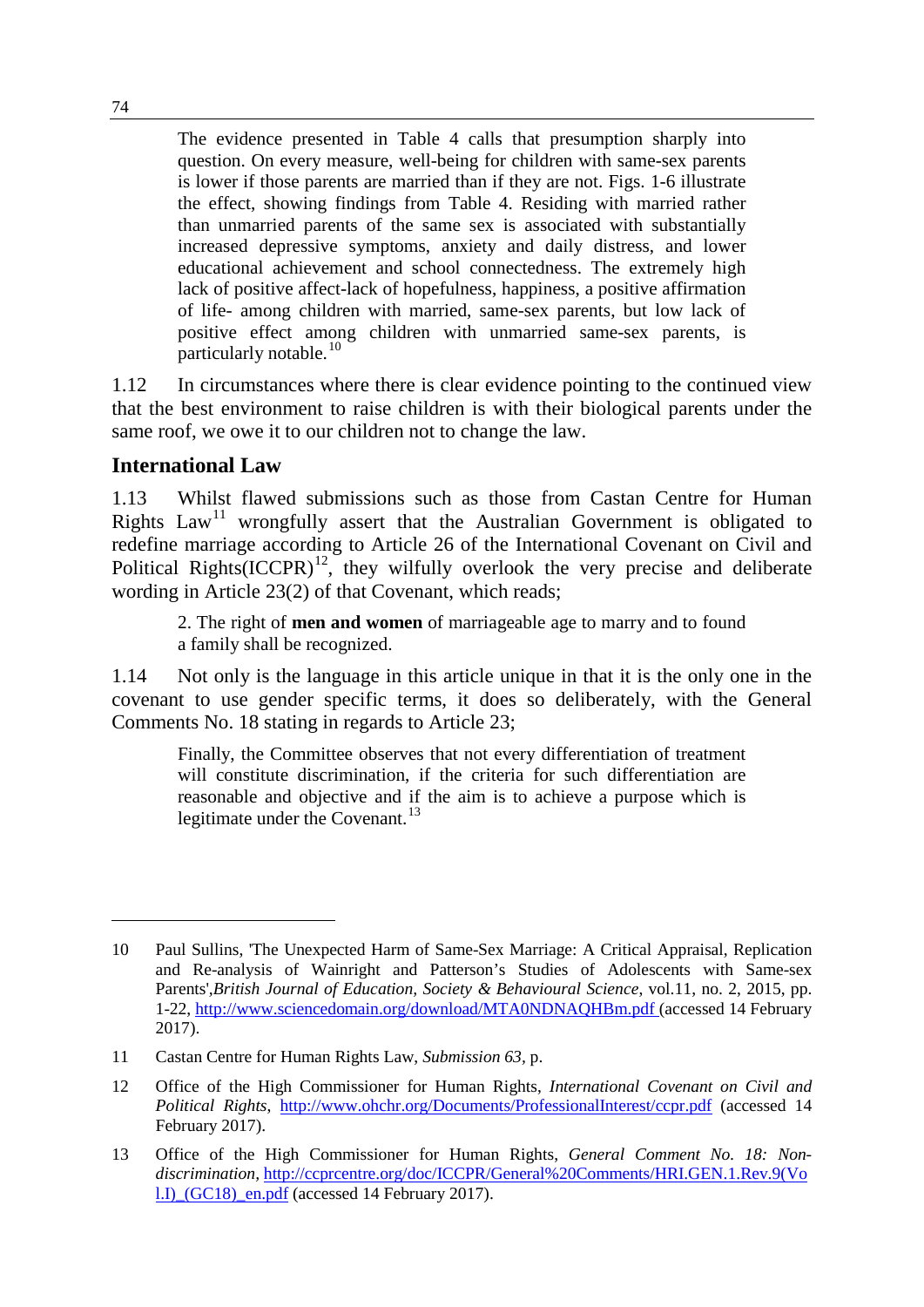1.15 As Mark Fowler notes in his submission:

The United Nations Human Rights Committee held that the concept of 'marriage' is a definitional construct, and by the terms of Article 23(2) of the ICCPR, included only persons of opposite sex. Importantly, the Committee held that the right to equality under Articles 2 or 26 of the ICCPR was not then violated. That is to say, there is no inequality because the definitional boundary did not enfold persons of the same sex. Such people are equal in all respects and defining marriage as being between persons of the opposite sex was not to render other people as unequal.<sup>[14](#page-4-0)</sup>

1.16 This fact has even been commented on by members of the Labor Party (before Labor recently bought into the identity politics of the rainbow movement) in a Dissenting Report regarding the Marriage Equality Amendment Bill 2010. Labor Senators in that report said:

It is our view that the issue is one of definition, not discrimination. The Federal Parliament removed all inequalities in law and provided appropriate protections regarding property issues for all relationships in 2008 when more than eighty pieces of legislation were amended, with bi-partisan support.<sup>[15](#page-4-1)</sup>

1.17 Some submissions incorrectly assert that the Government has contravened Article 26 of the ICCPR, which states

"All persons are equal before the law and are entitled without any discrimination to the equal protection of the law"<sup>[16](#page-4-2)</sup>

1.18 The legitimacy of the specificity of Article 23 was tested in *Joslin v New Zealand* in 1999, where a lesbian woman took New Zealand to court for allegedly violating her rights according to the ICCPR by not allowing her the right to marry her partner. The UN Human Rights Committee ruled;

Given the existence of a specific provision in the Covenant on the right to marriage, any claim that this right has been violated must be considered in the light of this provision. Article 23, paragraph 2, of the Covenant is the only substantive provision in the Covenant which defines a right by using the term "men and women", rather than "every human being", "everyone" and "all persons". Use of the term "men and women", rather than the general terms used elsewhere in Part III of the Covenant, has been consistently and uniformly understood as indicating that the treaty

<span id="page-4-0"></span><sup>14</sup> Mark Fowler, *Submission 57,* p. 3.

<span id="page-4-1"></span><sup>15</sup> Senator Mark Furner, Senator Ursula Stephens, Senator Helen Polley, Senator Alex Gallacher, Senator Catryna Bilyk, Senator Mark Bishop, Senator Glenn Sterle , *Dissenting Report By Individual Labor Senators,* [http://www.aph.gov.au/Parliamentary\\_Business/Committees/Senate](http://www.aph.gov.au/Parliamentary_Business/Committees/Senate/Legal_and_Constitutional_Affairs/Completed_inquiries/2010-13/marriageequality2012/report/%7E/media/wopapub/senate/committee/legcon_ctte/completed_inquiries/2010-13/marriage_equality_2012/report/d03.ashx) [/Legal\\_and\\_Constitutional\\_Affairs/Completed\\_inquiries/2010-](http://www.aph.gov.au/Parliamentary_Business/Committees/Senate/Legal_and_Constitutional_Affairs/Completed_inquiries/2010-13/marriageequality2012/report/%7E/media/wopapub/senate/committee/legcon_ctte/completed_inquiries/2010-13/marriage_equality_2012/report/d03.ashx) [13/marriageequality2012/report/~/media/wopapub/senate/committee/legcon\\_ctte/completed\\_in](http://www.aph.gov.au/Parliamentary_Business/Committees/Senate/Legal_and_Constitutional_Affairs/Completed_inquiries/2010-13/marriageequality2012/report/%7E/media/wopapub/senate/committee/legcon_ctte/completed_inquiries/2010-13/marriage_equality_2012/report/d03.ashx) [quiries/2010-13/marriage\\_equality\\_2012/report/d03.ashx](http://www.aph.gov.au/Parliamentary_Business/Committees/Senate/Legal_and_Constitutional_Affairs/Completed_inquiries/2010-13/marriageequality2012/report/%7E/media/wopapub/senate/committee/legcon_ctte/completed_inquiries/2010-13/marriage_equality_2012/report/d03.ashx) (accessed 14 February 2017).

<span id="page-4-2"></span><sup>16</sup> Office of the High Commissioner for Human Rights, *International Covenant on Civil and Political Rights,* <http://www.ohchr.org/Documents/ProfessionalInterest/ccpr.pdf> (accessed 14 February 2017).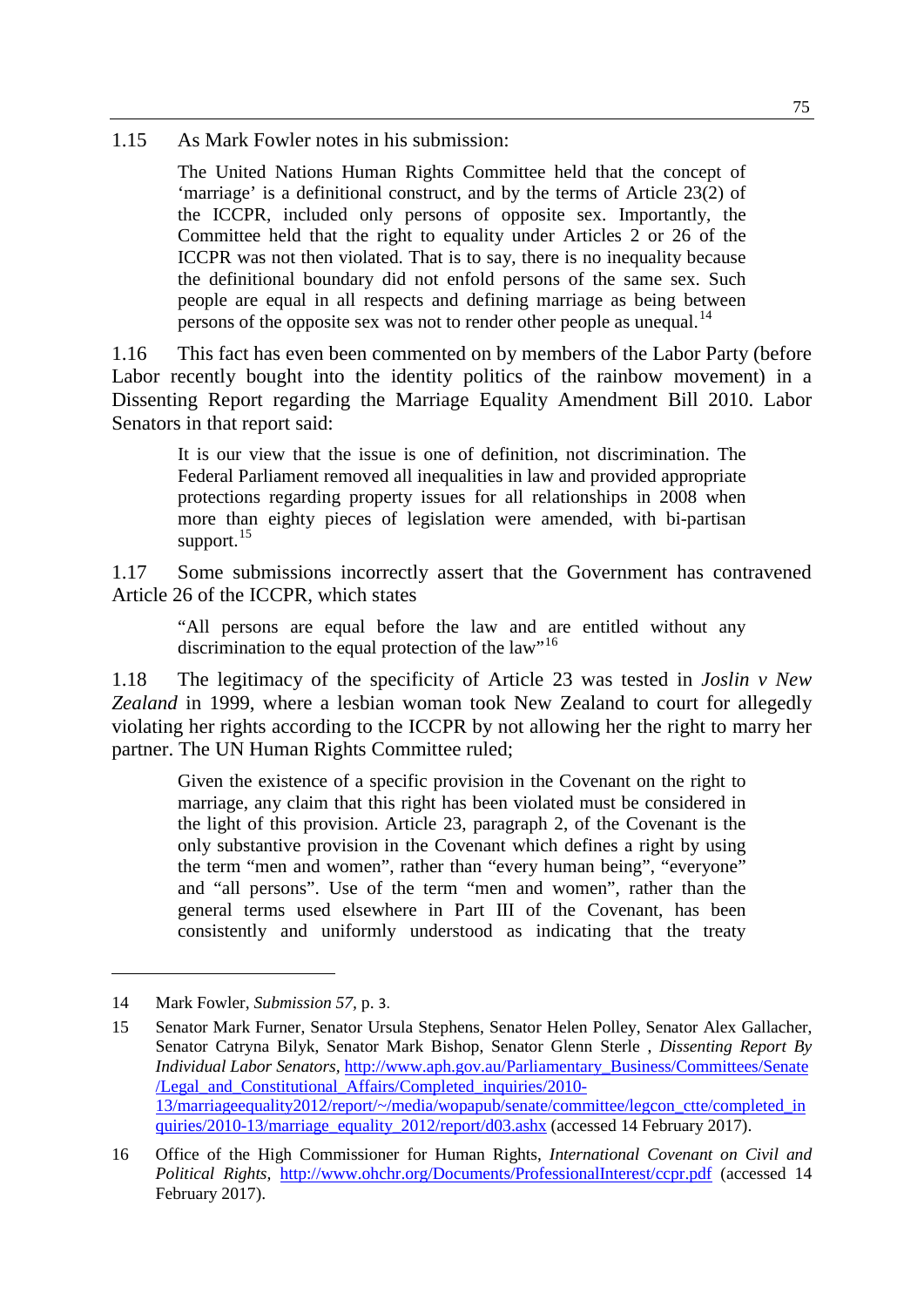obligation of States parties stemming from article 23, paragraph 2, of the Covenant is to recognize as marriage only the union between a man and a woman wishing to marry each other.

In light of the scope of the right to marry under article 23, paragraph 2, of the Covenant, the Committee cannot find that by mere refusal to provide for marriage between homosexual couples, the State party has violated the rights of the authors under articles 16, 17, 23, paragraphs 1 and 2, or 26 of the Covenant.<sup>17</sup>

1.19 The AHRC submission bizarrely argues that, because *Joslin v New Zealand* was in 1999, and some countries since that time have chosen to redefine marriage, that the ruling should be considered largely irrelevant in 2017.  $^{18}$  $^{18}$  $^{18}$ 

1.20 This submission inexplicably avoids the fact that the 1999 ruling by the UN Human Rights Commission has been reflected multiple times, in 2010, 2014, 2015, and June 2016 by its European Counterpart, the European Court of Human Rights (ECHR), such as in *Hämäläinen v. Finland* in July 2014, where the ECHR ruling stated;

In the context of Article 8, the Court referred to its case-law according to which there is no obligation to grant same-sex couples access to marriage (see paragraph 71 of the judgment). Indeed, the Court has repeatedly said that, in view of the absence of clear practice in Europe and the ongoing debate in many European societies, it cannot interpret Article 8 as imposing such an obligation.<sup>[19](#page-5-2)</sup>

1.21 While Australia is not subject to the decisions of the ECHR, such rulings indicate that the similar findings by the UN Human Rights Committee are definitely not obsolete. Therefore according to the ICCPR, which Australia ratified, the government has absolutely no obligation to redefine marriage to allow for same-sex marriage, and is therefore not, according to international law, discriminating against same-sex couples by preserving the institution of marriage.

1.22 The AHRC also argues that the UN Human Rights Committee's findings in *Joslin v New Zealand* narrowly interpreted Article 23 of the ICCPR without considering its compatibility with Articles 2 and 26. However, the UN Human Rights Committee specifically considered this issue:

The State party contends that the author's attempt to interpret the principle of non-discrimination so as to redefine the institution of marriage seeks not non-discrimination but identical treatment, which goes well beyond the scope of article 26. The Covenant's travaux pre'paratoires also recognize

<span id="page-5-0"></span><sup>17</sup> *Ms. Juliet Joslin et al. v. New Zealand*, Communication No. 902/1999, U.N. Doc. A/57/40 at 214 (2002).

<span id="page-5-1"></span><sup>18</sup> Australian Human Rights Commission, *Submission to the Select Committee on the Exposure Draft of the Marriage Amendment (Same-Sex Marriage) Bill, [http://www.aph.gov.au/DocumentStore.ashx?id=d0a12a9a-5c3f-42eb-9519-](http://www.aph.gov.au/DocumentStore.ashx?id=d0a12a9a-5c3f-42eb-9519-2372396e2166&subId=462693) [2372396e2166&subId=462693](http://www.aph.gov.au/DocumentStore.ashx?id=d0a12a9a-5c3f-42eb-9519-2372396e2166&subId=462693)* (accessed 14 February 2017).

<span id="page-5-2"></span><sup>19</sup> *Hämäläinen v. Finland* [GC] - 37359/09 Judgment 16.7.2014 [GC]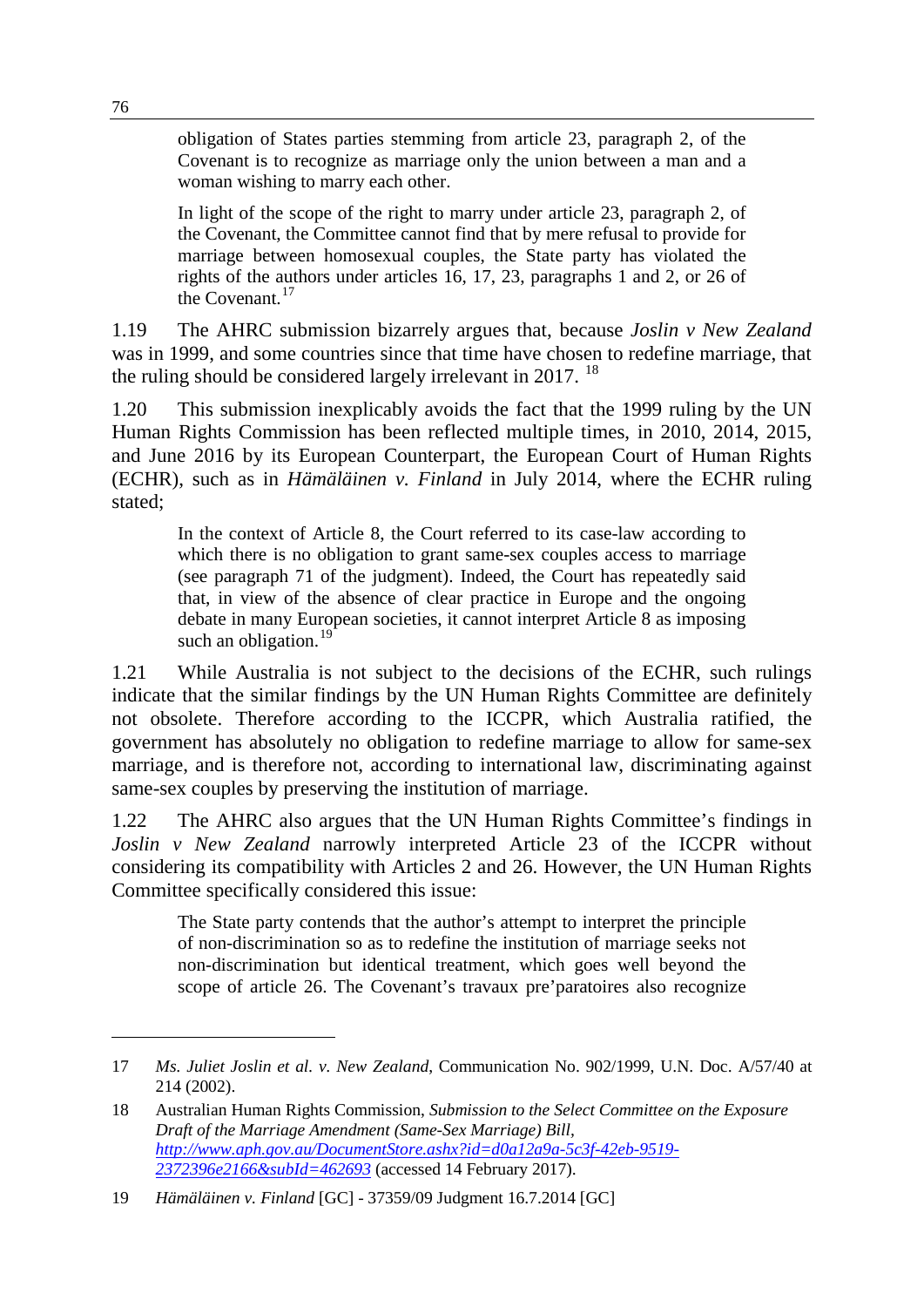that the right to non-discrimination does not require identical treatment. This institution of marriage is a clear example where the substance of the law necessarily creates a difference between couples of opposite sexes and other groups or individuals, and therefore the nature of the institution cannot constitute discrimination contrary to article  $26.20$  $26.20$ 

1.23 The UN Human Rights Committee subsequently found that;

In light of the scope of the right to marry under article 23, paragraph 2, of the Covenant, the Committee cannot find that by mere refusal to provide for marriage between homosexual couples, the State party has violated the rights of the authors under articles 16, 17, 23, paragraphs 1 and 2, or 26 of the Covenant. $21$ 

1.24 For the AHRC to fail to acknowledge such explicit and clear language in the findings of *Joslin v New Zealand* in order to develop its flawed argument, is unbecoming of an institution funded by the taxpayer. It has an obligation to "tell it as it is".

1.25 The argument in some submissions that international law evolves according to state practice is both unsustainable and concerning. State practices in many areas grievously offend basic human rights. As Professor Parkinson states:

The argument that there is a human right to marry a person of the same sex is based upon broad notions of equality and non-discrimination and the idea that human rights can 'evolve' from changing State practices, rendering unauthoritative the previous authoritative decisions.3 That is, because a number of jurisdictions now permit same- sex marriage, the ICCPR should be interpreted to require it. The illogicality of this position is obvious. If State practices are to be the guide to the interpretation of international human rights law, then there must be a human right to marry polygamously.[22](#page-6-2)

## **Freedom of Speech**

-

1.26 In September 2016, a conference on marriage scheduled to be hosted by the Sydney Anglicans, Sydney Catholics, the Marriage -Alliance and the Australian Christian Lobby, was cancelled amid abuse and threats of violence from those who support a redefinition of marriage. $^{23}$  $^{23}$  $^{23}$ 

<span id="page-6-0"></span><sup>20</sup> *Ms. Juliet Joslin et al. v. New Zealand*, Communication No. 902/1999, U.N. Doc. A/57/40 at 214 (2002).

<span id="page-6-1"></span><sup>21</sup> *Ms. Juliet Joslin et al. v. New Zealand*, Communication No. 902/1999, U.N. Doc. A/57/40 at 214 (2002).

<span id="page-6-2"></span><sup>22</sup> Professor Patrick Parkinson, *Submission 76,* p. 6.

<span id="page-6-3"></span><sup>23</sup> David Crowe, 'Same-sex marriage event off: threats to hotel staff', *The Australian,* 17 September 2016, [http://www.theaustralian.com.au/news/nation/samesex-marriage-event-off](http://www.theaustralian.com.au/news/nation/samesex-marriage-event-off-threats-to-hotel-staff/news-story/d45bd0f9e9a774fc3e3d0741f176da13)[threats-to-hotel-staff/news-story/d45bd0f9e9a774fc3e3d0741f176da13](http://www.theaustralian.com.au/news/nation/samesex-marriage-event-off-threats-to-hotel-staff/news-story/d45bd0f9e9a774fc3e3d0741f176da13) (accessed 14 February 2017).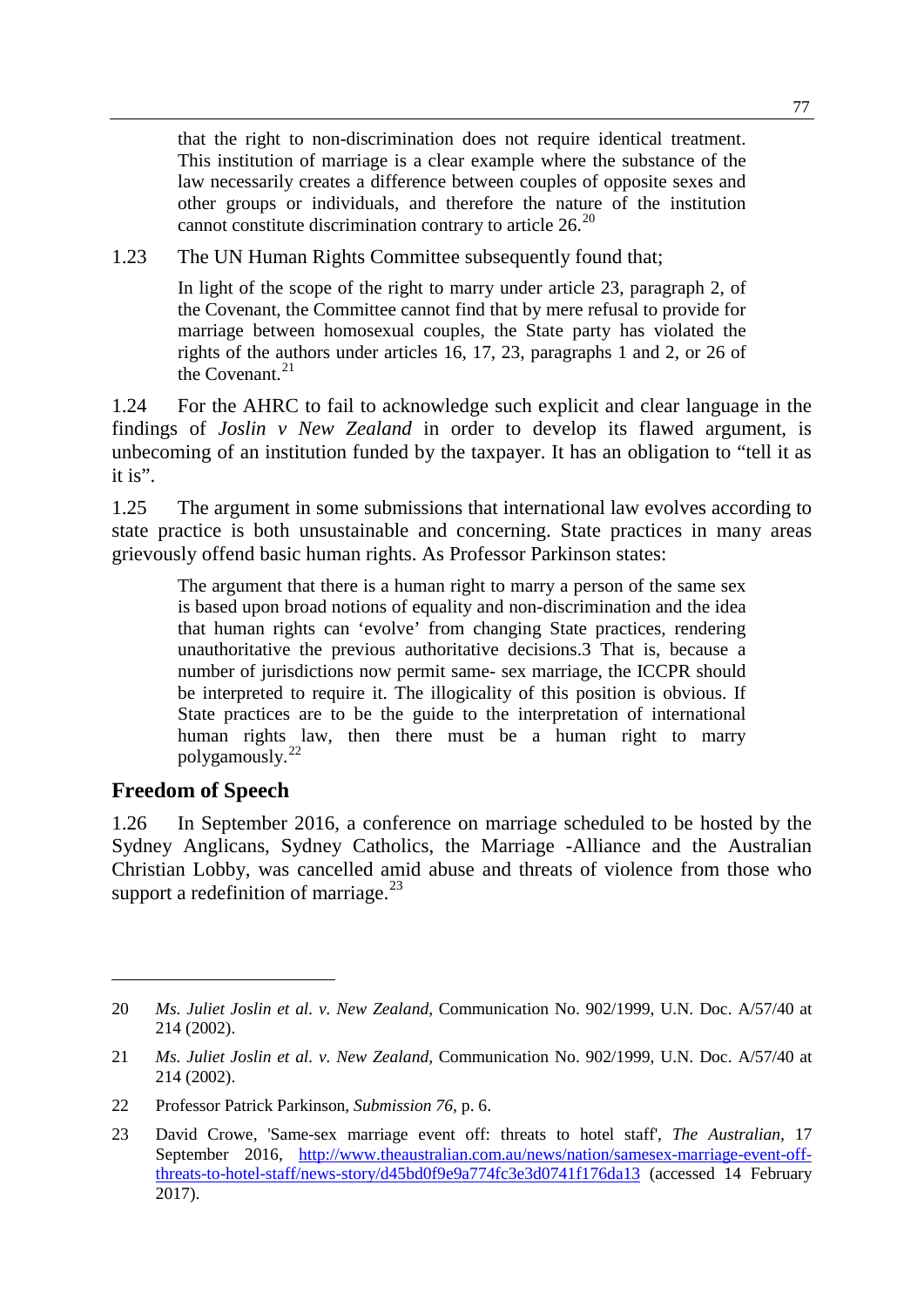1.27 In 2015, Archbishop Julian Porteous was alleged by Martine Delaney, a Greens candidate for the 2016 election, to have breached Anti-Discrimination laws by distributing a pamphlet amongst Catholic schools stating the long held teaching of the church about the importance of marriage, and arguing for the law to be retained. The case was subsequently dropped as it held no merit.<sup>[24](#page-7-0)</sup> That a person can even be taken to a tribunal for supporting the preservation of a constitutionally sound law represents a gross perversion of the justice system for the purposes of silencing those with differing views. Such abuses of process make the process a punishment and intimidate others from giving voice to their views.

1.28 These are merely two examples out of many that demonstrate the extreme lengths that some proponents of same-sex marriage will go to, to silence opposition, and to avoid debating the merits. A proposed change in any law should receive scrutiny and rigorous debate. This is especially so if the law relates to society's foundational institution.

## **Freedom of Religion**

1.29 Contrary to the views of some submitters, freedom to exercise religion is an inviolable right set out in the ICCPR<sup>[25](#page-7-1)</sup> and Article 116 of the Australian Constitution, which states;

The Commonwealth shall not make any law for establishing any religion, or for imposing any religious observance, or for prohibiting the free exercise of any religion, and no religious test shall be required as a qualification for any office or public trust under the Commonwealth. $^{26}$  $^{26}$  $^{26}$ 

1.30 As such, it is concerning to see that the guarantee to freedom of religion is being disregarded. Rather than people being able to enjoy their right to religious freedoms, the narrative of some has become that people should not enjoy the right to religious freedom except for the odd select occasion.

<span id="page-7-0"></span><sup>24</sup> Dennis Shanahan, 'Catholic bishops called to answer in anti-discrimination test case', *The Australian,* [http://www.theaustralian.com.au/national-affairs/state-politics/catholic-bishops](http://www.theaustralian.com.au/national-affairs/state-politics/catholic-bishops-called-to-answer-in-antidiscrimination-test-case/news-story/b98439693f2f4aa17aca9b46c7bda776)[called-to-answer-in-antidiscrimination-test-case/news](http://www.theaustralian.com.au/national-affairs/state-politics/catholic-bishops-called-to-answer-in-antidiscrimination-test-case/news-story/b98439693f2f4aa17aca9b46c7bda776)[story/b98439693f2f4aa17aca9b46c7bda776](http://www.theaustralian.com.au/national-affairs/state-politics/catholic-bishops-called-to-answer-in-antidiscrimination-test-case/news-story/b98439693f2f4aa17aca9b46c7bda776) (accessed 14 February 2017).

<span id="page-7-1"></span><sup>25</sup> Office of the High Commissioner for Human Rights, *International Covenant on Civil and Political Rights,* <http://www.ohchr.org/Documents/ProfessionalInterest/ccpr.pdf> (accessed 14 February 2017).

<span id="page-7-2"></span><sup>26</sup> Parliament of Australia*, The Australian Constitution Chapter 5. The States,* [http://www.aph.gov.au/About\\_Parliament/Senate/Powers\\_practice\\_n\\_procedures/Constitution/](http://www.aph.gov.au/About_Parliament/Senate/Powers_practice_n_procedures/Constitution/chapter5) [chapter5](http://www.aph.gov.au/About_Parliament/Senate/Powers_practice_n_procedures/Constitution/chapter5) (accessed 14 February 2017).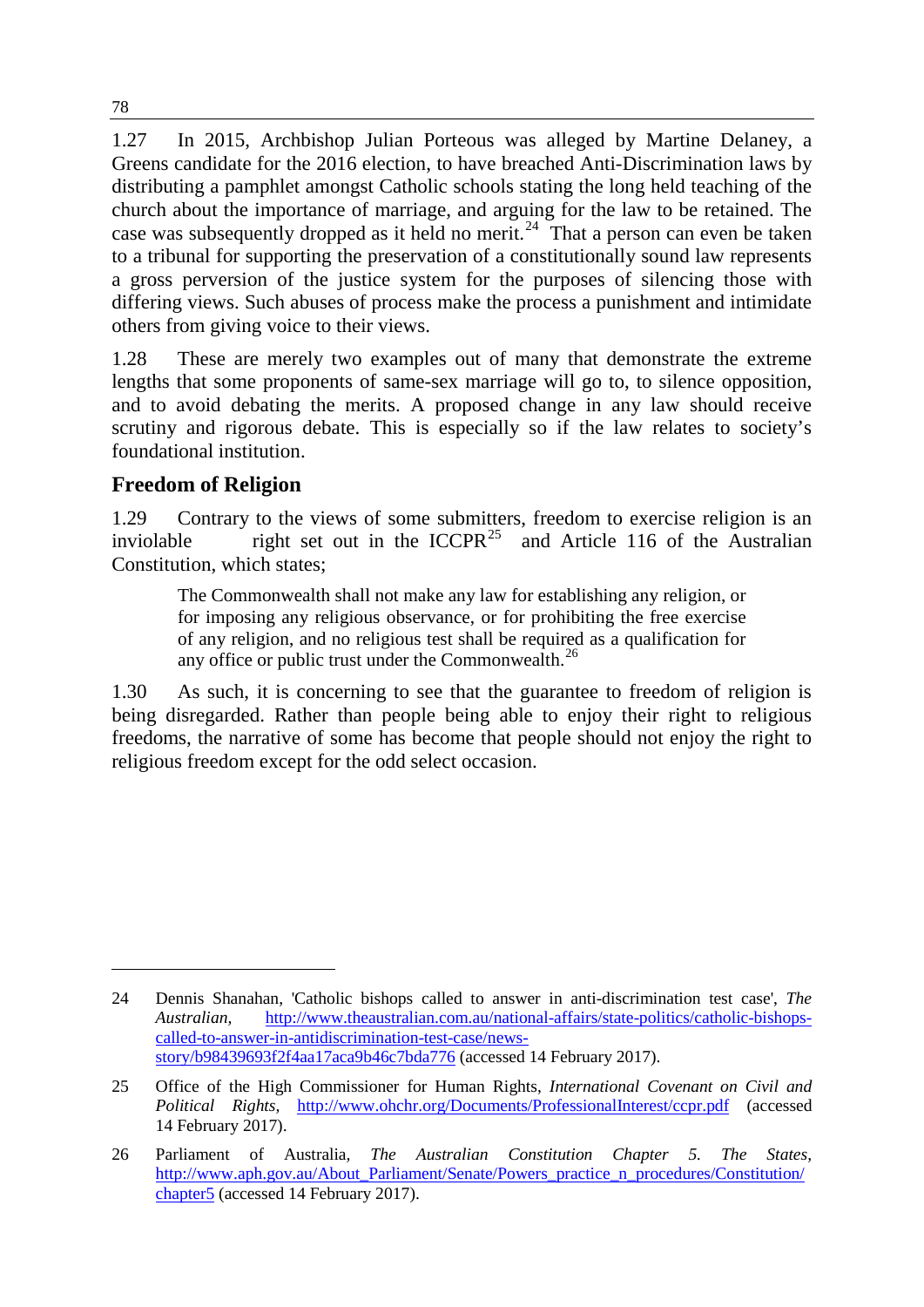1.31 Beyond affirming the right of people to practice their religion as an inviolable right, as set out by Article 116 of the Australian Constitution<sup>[27](#page-8-0)</sup> and the International Covenant on Civil and Political Rights  $(ICCPR)^{28}$ , the Parliament should not be entertaining the idea of negotiating away the fundamental religious freedoms of Australians.

1.32 The language of the Exposure Draft fails to provide proper protections for the fundamental rights of people to freely express and manifest their religious beliefs. This is demonstrated by the manner in which the Exposure Draft regards such a right as an "exemption", failing to properly recognise its status as a fundamental and inviolable right as stated in Article 18 of the ICCPR.<sup>[29](#page-8-2)</sup> This failure effectively constitutes discrimination against people of faith, and marginalizes their fundamental human rights as laid out in the ICCPR. As Dr Sharon Rodrick noted:

Discrimination cuts both ways. Just as there is a right not to be discriminated against because of your sex or sexual orientation, so there is an equivalent right not to be discriminated against because of your religion. $30$ 

1.33 In any case, any such exemptions "granted" to people of faith will only be short lived. As stated in Professor Augusto Zimmerman's submission:

Such exceptions and exemptions are likely to be merely temporary for the following reasons;

1. The 2012 ALP dissenting Senate report on a Same-Sex marriage bill warned that such assurances are hollow and tactical in nature rather than a matter of substance. They pointed out how Denmark has passed legislation to compel churches to officiate at Same-Sex Ceremonies.[31](#page-8-4) 

-

<span id="page-8-3"></span>30 Dr Sharon Rodrick, Research Analyst, Institute for Civil Society *Committee Hansard*, 23 January 2017, p. 27.

<span id="page-8-0"></span><sup>27</sup> Parliament of Australia*, The Australian Constitution Chapter 5. The States,* [http://www.aph.gov.au/About\\_Parliament/Senate/Powers\\_practice\\_n\\_procedures/Constitution/](http://www.aph.gov.au/About_Parliament/Senate/Powers_practice_n_procedures/Constitution/chapter5) chapter<sub>5</sub> (accessed 14 February 2017).

<span id="page-8-1"></span><sup>28</sup> Office of the High Commissioner for Human Rights, *International Covenant on Civil and Political Rights,* <http://www.ohchr.org/Documents/ProfessionalInterest/ccpr.pdf> (accessed 14 February 2017).

<span id="page-8-2"></span><sup>29</sup> Office of the High Commissioner for Human Rights, *International Covenant on Civil and Political Rights,* <http://www.ohchr.org/Documents/ProfessionalInterest/ccpr.pdf> (accessed 14 February 2017).

<span id="page-8-4"></span><sup>31</sup> Senator Mark Furner, Senator Ursula Stephens, Senator Helen Polley, Senator Alex Gallacher, Senator Catryna Bilyk, Senator Mark Bishop, Senator Glenn Sterle , *Dissenting Report By Individual Labor Senators,* [http://www.aph.gov.au/Parliamentary\\_Business/Committees/Senate](http://www.aph.gov.au/Parliamentary_Business/Committees/Senate/Legal_and_Constitutional_Affairs/Completed_inquiries/2010-13/marriageequality2012/report/%7E/media/wopapub/senate/committee/legcon_ctte/completed_inquiries/2010-13/marriage_equality_2012/report/d03.ashx) [/Legal\\_and\\_Constitutional\\_Affairs/Completed\\_inquiries/2010-](http://www.aph.gov.au/Parliamentary_Business/Committees/Senate/Legal_and_Constitutional_Affairs/Completed_inquiries/2010-13/marriageequality2012/report/%7E/media/wopapub/senate/committee/legcon_ctte/completed_inquiries/2010-13/marriage_equality_2012/report/d03.ashx) [13/marriageequality2012/report/~/media/wopapub/senate/committee/legcon\\_ctte/completed\\_in](http://www.aph.gov.au/Parliamentary_Business/Committees/Senate/Legal_and_Constitutional_Affairs/Completed_inquiries/2010-13/marriageequality2012/report/%7E/media/wopapub/senate/committee/legcon_ctte/completed_inquiries/2010-13/marriage_equality_2012/report/d03.ashx) [quiries/2010-13/marriage\\_equality\\_2012/report/d03.ashx](http://www.aph.gov.au/Parliamentary_Business/Committees/Senate/Legal_and_Constitutional_Affairs/Completed_inquiries/2010-13/marriageequality2012/report/%7E/media/wopapub/senate/committee/legcon_ctte/completed_inquiries/2010-13/marriage_equality_2012/report/d03.ashx) (accessed 14 February 2017).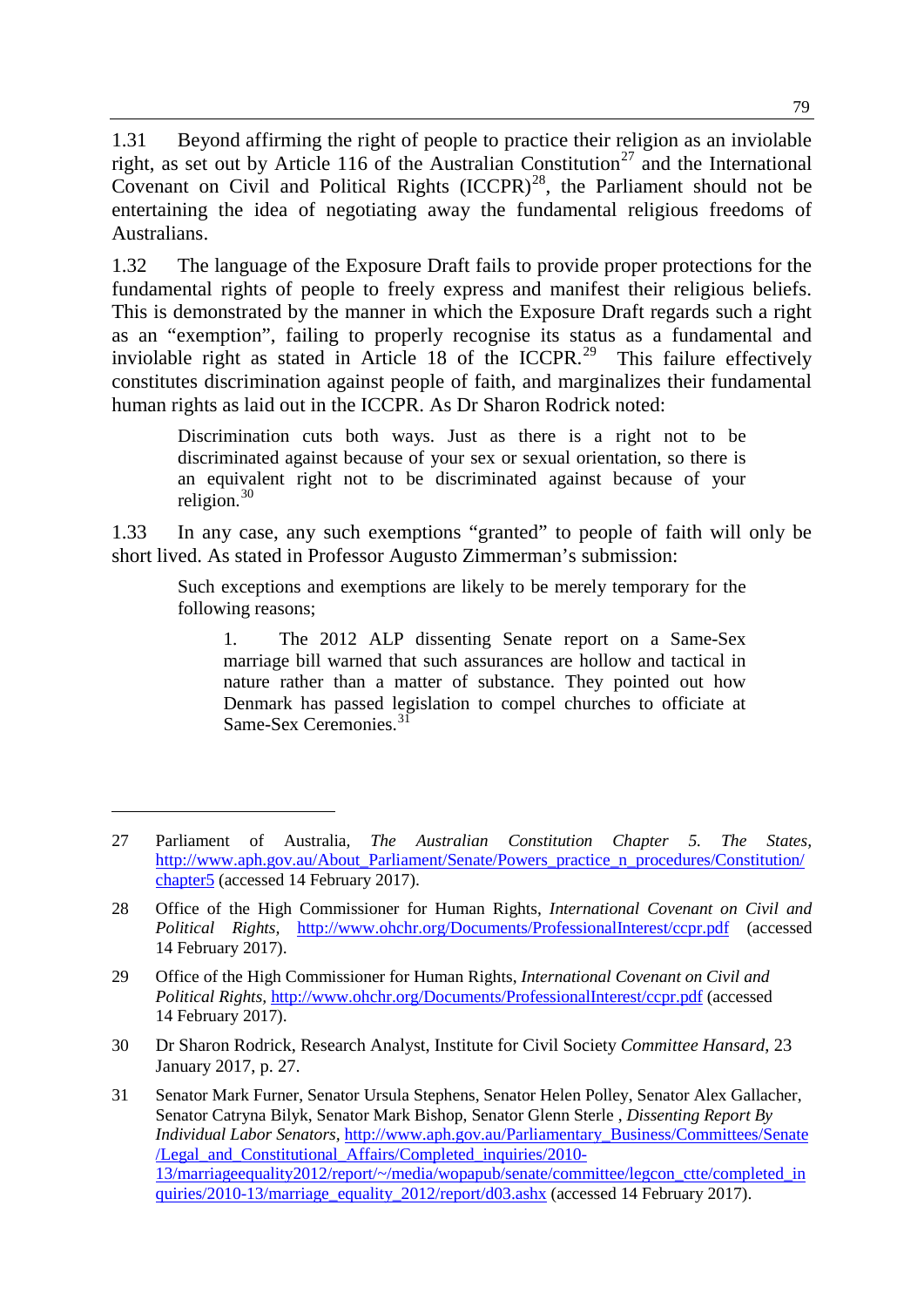2. The Greens have called for an end to the exemption of religious bodies from the operation of anti-discrimination laws.<sup>[32](#page-9-0)</sup>

3. Thirty GLBTI, human rights and legal lobby groups to the 2012 inquiry into Consolidation of Commonwealth Anti-Discrimination Laws argued that they wanted no exemptions or narrow or temporary exemptions only for faith-based organizations, let alone businesses and other groups.<sup>33</sup>

1.34 The need for protections for religious bodies, organizations and individuals in the Bill are an important recognition of the need for rights of people of faith, and are necessary to prevent the proposed amendments from contravening Article 18 of the ICCPR28. But they need to go further. The concept of a no detriment provision has substantial merit. People of conscience without a faith are also deserving of protection. Some submissions have suggested removing this provision, argued that religious bodies should not be permitted to refuse the provision of goods and services to a ceremony which conflicts with their beliefs. This is akin to forcing a Quaker's hall to be provided for Military Recruitment, an act which would run contrary to their fundamental beliefs.

1.35 It should be re-affirmed that the freedom to practice and manifest ones religious beliefs, both in private and in public are an inviolable right, enshrined in Article 116 of the Australian Constitution, as well as the ICCPR. It should also be noted that this right applies, not only to ministers of religion, but all people of faith, religious leaders, civil celebrants, business owners or individuals taking part in day to day life. As such, any propositions to place limitations on an individual's ability to express their religious beliefs, or to refuse to take part in a ceremony that conflicts with their beliefs is an infringement on their human rights.

## **Conclusion**

-

1.36 Both Australian and International law agree that maintaining the longstanding definition of marriage does not discriminate by its specificity.

1.37 After considering all the available evidence, the case has not been made to change the definition of marriage. Marriage is and has been a fundamental cornerstone of society. Its pre-existence of the nation state, international treaties, and supreme courts places it in a unique and important social position. It reflects, and upholds the biological and sociological realities of the family unit, and as such is the best and most effective system of raising, protecting and socializing our next generation. For that it deserves to be treated by society with the utmost respect, and should continue to enjoy, as it has, the protection of law.

<span id="page-9-0"></span><sup>32</sup> Greg Sheridan,'Christian churches drifting too far from the marketplace of ideas', *The Australian,* [http://www.theaustralian.com.au/opinion/columnists/greg-sheridan/christian](http://www.theaustralian.com.au/opinion/columnists/greg-sheridan/christian-churches-drifting-too-far-from-the-marketplace-of-ideas/news-story/e641fab1f62b1a63b08cc1ec75634af5)[churches-drifting-too-far-from-the-marketplace-of-ideas/news](http://www.theaustralian.com.au/opinion/columnists/greg-sheridan/christian-churches-drifting-too-far-from-the-marketplace-of-ideas/news-story/e641fab1f62b1a63b08cc1ec75634af5)[story/e641fab1f62b1a63b08cc1ec75634af5](http://www.theaustralian.com.au/opinion/columnists/greg-sheridan/christian-churches-drifting-too-far-from-the-marketplace-of-ideas/news-story/e641fab1f62b1a63b08cc1ec75634af5) (accessed 15 February 2017).

<span id="page-9-1"></span><sup>33</sup> Dr Augusto Zimmerman, *Submission 54,* p. 9.